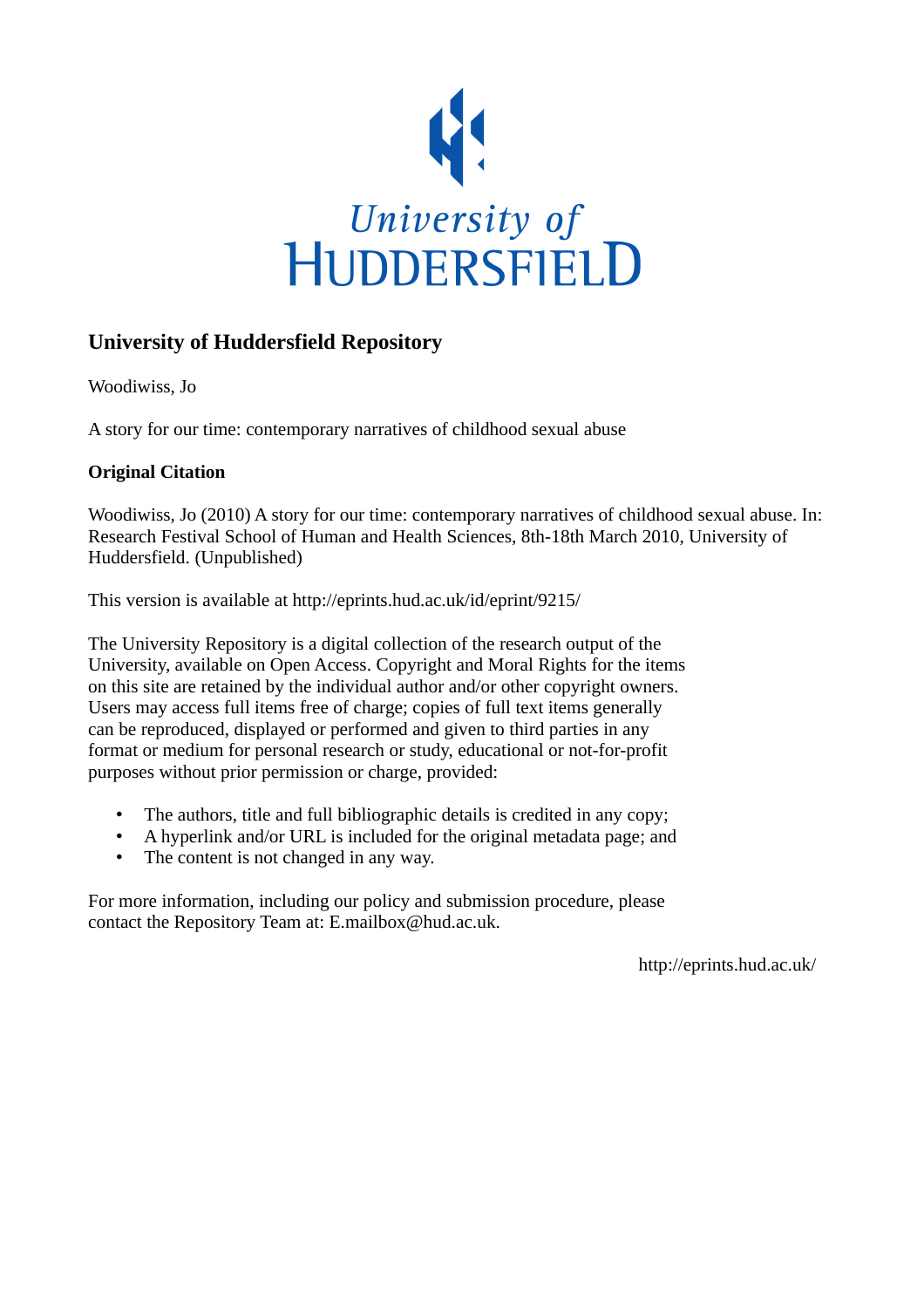Dr Jo WoodiwissA story for our time: Contemporary narratives of childhood sexual abuse $\overline{0}$ 

- $1$   $\blacksquare$  Presentation outline
	- Introduction
	- The research
	- The recovered memory wars
	- Constructing stories / making sense
	- •

#### $2$   $\blacksquare$  The Research

- Based on research which explored women's engagement with sexual abuse narratives<br>• Women with `continuous', `recovered' or `false' memories of childbood sexual abuse
- Women with 'continuous', 'recovered' or 'false' memories of childhood sexual abuse
- 16 women
- 16 women In-depth semi structured interviews
- Written accounts
- Written accounts Analysed thematically
- •

#### $3\blacksquare$  Recovered memories

- A central premise:
- Traumatic memories such as those relating to sexual abuse –
- Are not encoded & stored in the same way as normal memories.<br>• Stored in the unconscious minds & bodies of victims or
- Stored in the unconscious minds & bodies of victims or
- Held by an inner child who 'split' at the time of the abuse
- These memories are seen as unmediated versions of truth.
- Their emergence is seen as both spontaneous and ultimately inevitable.

•

•

#### False memories4

- Those on the other side of the debate:
- Those on the other side of the debate: Reject understanding of traumatic memories
- Suggest:
- Suggest: False memories of CSA are implanted in the minds of weak & vulnerable victims.
- By misguided or malicious therapists

 $5 \blacksquare$  Symptoms as memories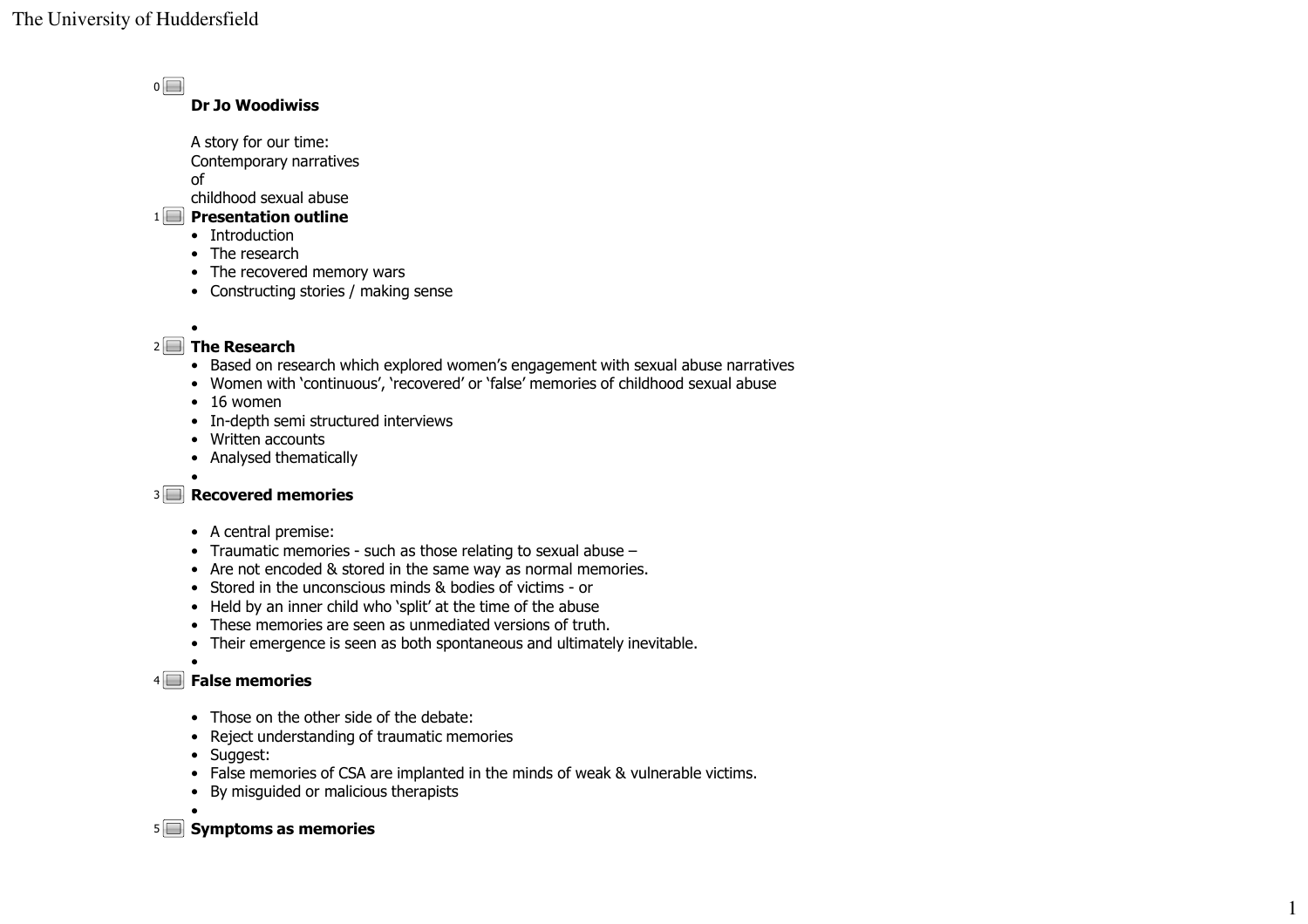#### from The Courage to Heal:

- Do you feel powerless like a victim?
- Do you feel unable to protect yourself in dangerous situations?
- Have you ever experienced repeated victimization (rape assault, battery) as an adult?<br>• Can you accomplish things you set out to achieve?
- Can you accomplish things you set out to achieve?
- Do you feel you have to be perfect?
- Do you have a hard time loving and accepting you body? Do you feel at home in it?
- Do you find yourself avoiding sex or going after sex you really don't want? Can you say no?
- Do you have sex because you want to, or because your partner wants it?<br>• Do you often feel taken advantage of?
- Do you often feel taken advantage of?
- Do you find your relationships just don't work out?
- (Bass and Davis 1988:35-38).

#### $6 \blacksquare$  Recovering memories

- When women talk about having recovered memories not necessarily talking about a concrete memory of being sexually abused.<br>• Often talking about identifying symptoms
- Often talking about identifying symptoms
- As part of an ongoing process of making sense of & giving meaning to their lives
- By drawing on currently circulating narrative frameworks –
- One of those narrative frameworks is the 'Harm story'<br>• Encourages women to:
- Encourages women to:
- Encourages women to: Identify themselves as victims of childhood sexual abuse &
- Re/construct themselves as damaged.<br>•
- $7\Box$

•

•

#### Constructing stories

- These women could only tell the stories they did because of:
- Construction of the child as sexually innocent / ignorant
- Construction of the sexually abused child as inevitably damaged
- View that sexual abuse is so much worse than other forms of child abuse<br>• Combined with:
- Combined with:
- Combined with:<br>• View of the powerful, healthy adult woman<br>• Failure to recognise external conditions of w
- Failure to recognise external conditions of women's lives
- Failure to recognise external conditions of women's lives<br>• A view which encourages women to look further and further back to a childhood past for the cause of and solution to such unhappiness.<br>•



#### To actually identify that a lot of the things that were happening I could attribute to the abuse. …Even things like having trouble with bonding to children erm… down to low self-esteem… loads of things have happened that I could pick up. Being able to know about it was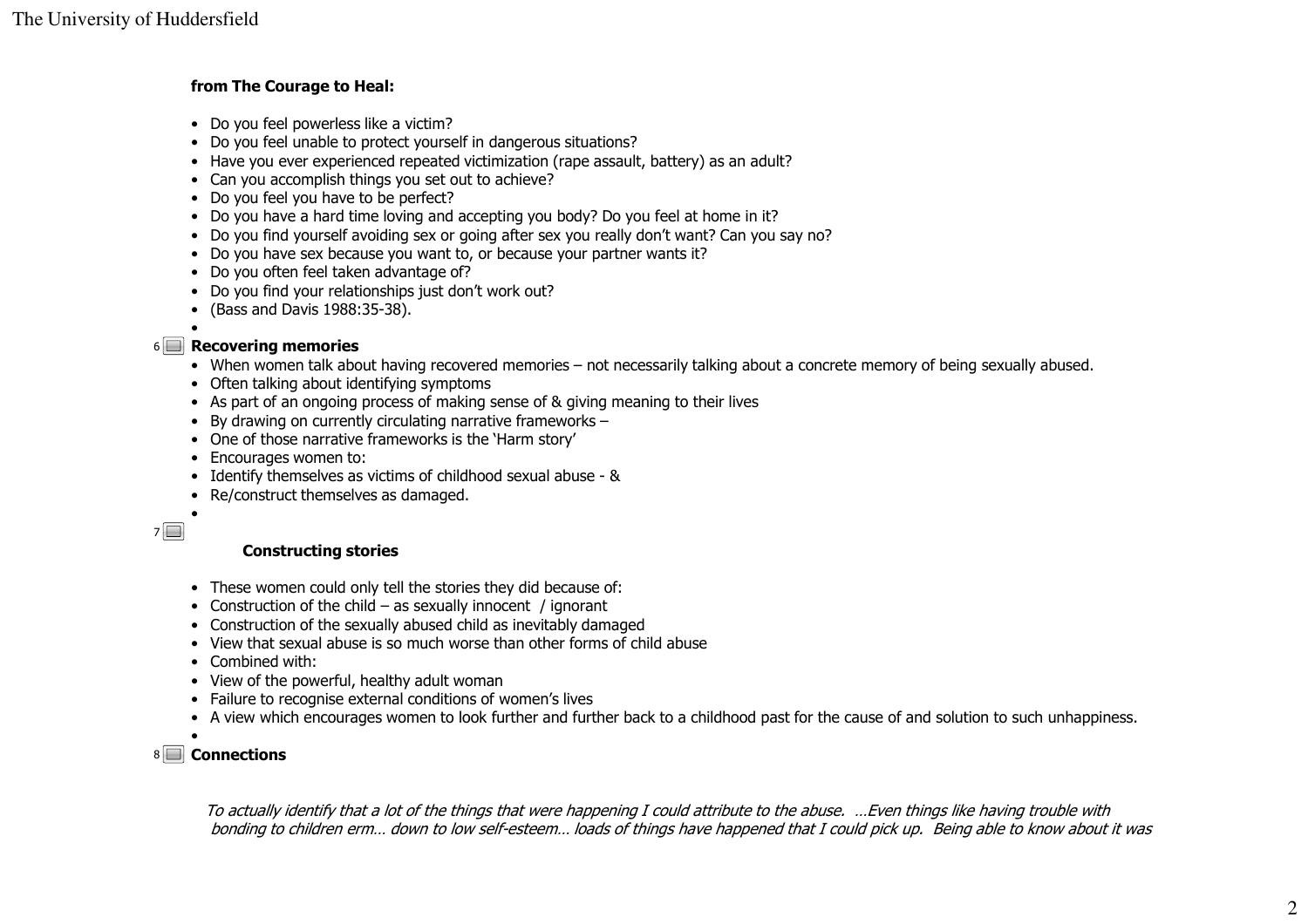a big step and being able to make the connection was a big step. (Angela)

## 9I⊟I **Connections**

•

When I read it I still didn't have any memories then but I went yes, I mean if that's what happened that would explain it so much. That would really completely make sense but I still didn't have any memories then.

Beccy talking of Secret Survivors, Blume 1990

 $10$   $\Box$  Making sense of

### adult experiences

- Because I had no interest in sex and that to me was the reason why I was not interested in sex. (Hazel)
- a longing for love and attention got mixed up with sex and led me into repetitive short-term affairs that never developed into the relationship I craved. (Jenny)
- He feels as if it's a barrier and as if it's like a thing that's broken and it's unfortunate that that thing doesn't work properly. That our sexual intimacy, my sexuality is kind of damaged. It's not whole it's been damaged by what happened. It's quite hard because I don't really like feeling damaged I would like to feel have a sense of being whole. (Fiona)

# $11$   $\Box$  Making sense of

•

## childhood experiences

- It made sense of why I felt the way I felt… I kept things hidden and I was ashamed of things like I used to masturbate a lot when I was very very young and when I was at primary school. (Fiona)
- Fiona reinterpreted 'problematic' childhood behaviour & overcame shame she felt for her child self
- Definition of childhood as a time of sexual innocence that constructed her behaviour as shameful without this she might not have felt ashamed.

 $12$  Anne's story

- One brother die as a child,
- Another brother make a number of suicide attempts as a teenager, spend time in a psychiatric hospital & eventually kill himself &<br>• Her mother, who also suffered from denression, spend time in a psychiatric hospital
- Her mother, who also suffered from depression, spend time in a psychiatric hospital.
- Shortly after witnessing the death of her brother Anne was sent away to boarding school.<br> *a multinle problem middle class family one brother died as a child my other brother* 
	- a multiple problem middle class family …one brother died as a child…my other brother killed himself… he'd attempted suicide often as a teenager…he'd spent a year in a mental hospital…so it was clear to me that this family was a complete mess. (Anne)

 $13$   $\Box$  Anne's story

- Continuous memories, although traumatic, were not enough to make sense of adult difficulties & unhappiness
- Nor did they offer Anne a way to improve her situation.
- May have been influenced by construction of sexual abuse in childhood as more traumatic & damaging than other forms of abuse or trauma.

•

### $14$   $\Box$  Anne's story

- Anne invested heavily in a therapeutic solution
- She entered her healing journey knowing of a traumatic childhood<br>• Early in her journey the adult Anne came to believe that the traum:
- Early in her journey the adult Anne came to believe that the trauma she remembered was not enough to explain her adult life and the difficulties she was experiencing -